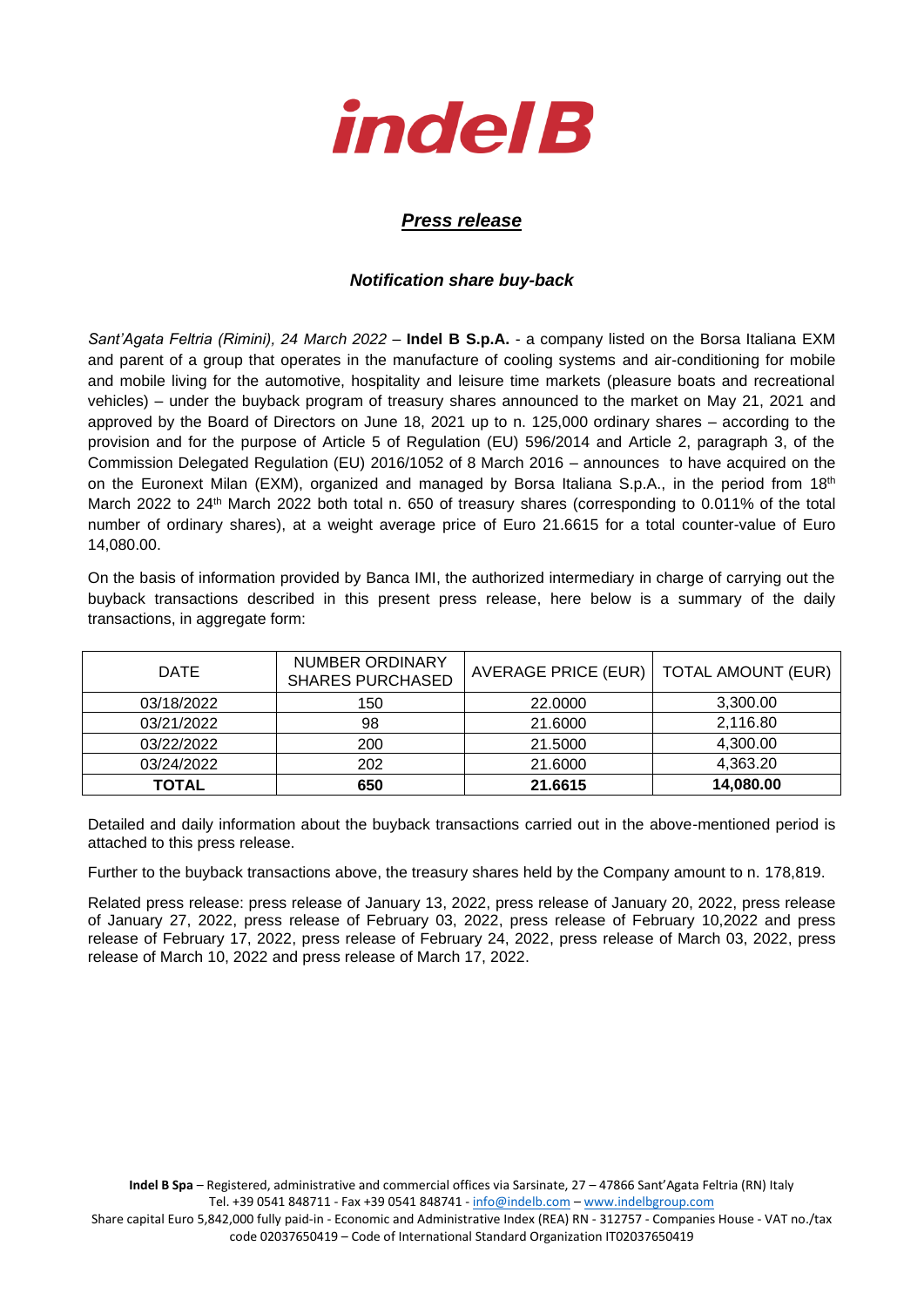This press release is available to the public at the Company's registered office, at Borsa Italiana, on the storage mechanism authorised by Consob "**1info**" [\(www.1info.it\)](file:///C:/Users/ddelietovollaro/AppData/Local/Microsoft/Windows/INetCache/Content.Outlook/T87B94UR/www.1info.it) and in the specific sections of the website [www.indelbgroup.com.](http://www.indelbgroup.com/)

\* \* \*

*Indel B S.p.A. is a company listed on the EXM segment of the Italian stock exchange and is controlled by AMP.FIN S.r.l., in turn held entirely by the Berloni family. Indel B S.p.A. heads an important Group that operates worldwide and has been active for the last 50 years in the mobile cooling sector applicable to the Automotive, Leisure time and*  Hospitality cooling segments. The Group also operates in mobile climate control, with specific reference to the *Automotive market, represented by commercial vehicles, minibuses, ambulances, agricultural and earth-moving*  machinery, and in the Cooling Appliances sector, which mainly comprises cellars for storing wine and small *refrigerators for storing milk. The company has a market cap of approximately Euro 126 million.*

## **Contact details**

| <b>INDEL B</b>                | <b>POLYTEMS HIR</b>            | <b>FAST-COM</b>                |
|-------------------------------|--------------------------------|--------------------------------|
| Controller & IR               | IR e Comunicazione Finanziaria | <b>Media Relations</b>         |
| Elisabetta Benazzi            | Bianca Fersini Mastelloni      | Paolo Santagostino             |
| +39 0541 848 784              | +39 06.69923324; +39 336742488 | +39 349 3856585                |
| elisabetta.benazzi@indelb.com | b.fersini@polytemshir.it       | paolo.santagostino@fast-com.it |
|                               |                                |                                |